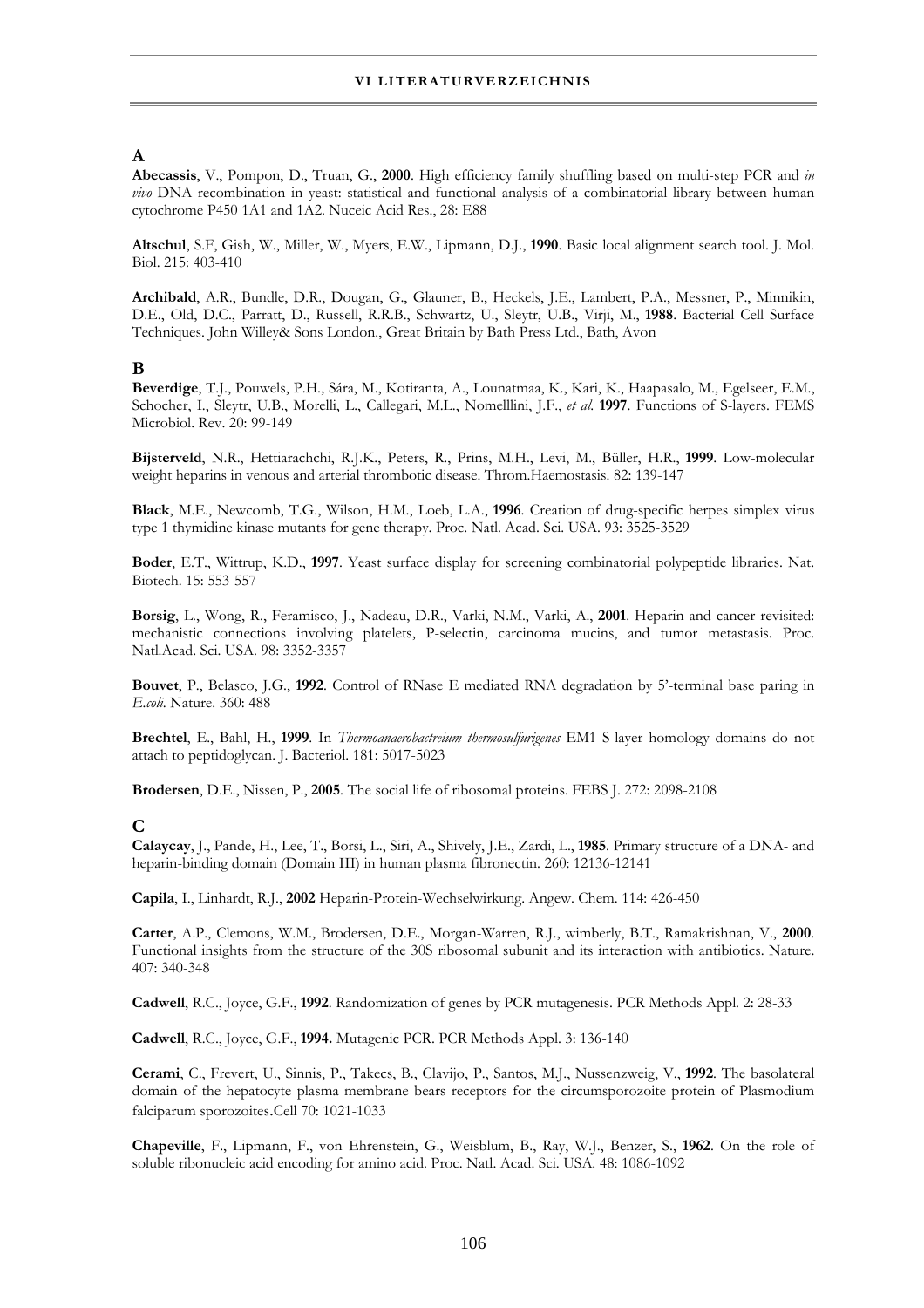**Charles**, A.F., Todd, A.R., **1940**. Observations on the structure of the barium salt of heparin. Biochemical Journal. 34: 112-118

**Chauvaux**, S., Matuschek, M., Beguin, P., **1999**. Distinct affinity of Binding Sites for S-layer homologous domains in *Clostridium thermocellum* and *Bacillus anthracis* cell envelpes. J. Bacteriol. 181: 2455-2458

**Chia**, J.S., Wu, H.L., Wang, H.W., Chen, D.S., Chen, P.J., **1997**. Inhibition of hepatitis delta virus genomic ribozyme self-cleavage by aminoglycosides. J. Biomed. Sci. 4: 208-216

**Chien**, C.T., Bartel, P.L., Sternglanz, R., Fields, S., **1991**. The two-hybrid system: a method to identify and clone genes for proteins that interact with a protein of interest. Proc. Natl. Acad. Sci. USA. 88: 9578-9582

**Chiu**, J., March, P.E., Lee, R., Tillett, D., **2004**. Site-directed, ligase-independent mutagenesis (SLIM): a singletube methodology approching 100% efficiency in 4 h. Nucleic Acid Res. 32:

**Coco**, W.E., Encell, L.P., Levinson, W.E., Crist, M.J., Loomis, A.K., Licato, L.L., Arensdorf, J.J., Sica, N., Pienkos, P.T., Monticello, D.J., **2002**. Growth factor engineering by degenerate homoduplex gene family recombination. Nat. Biotech.

**Coco**, W.E., Levinson, W.E., Crist, M.J., Hektor, H.J., Darzins, A., Pienkos, P.T., Squires, C.H., Monticello, D.J., **2001**. DNA shuffling method for generating highly recombined genes and evolved enzymes. Nat. Biotech. 19: 354-359

**Collins**, M.D., Lawson P.A., Willems A., Cordoba J.J., Fernandez-Garayzabal J., Garcia P., Cai J., Hippe H., Farrow J.A.E., **1994.** The phylogeny of the genus *Clostridium*: proposal of five new genera and eleven new species combinations. Int. J. Syst. Bacteriol. **44:** 812-826.

**Crameri**, A., Raillard, S.A., Bermudez, E., Stemmer, W.P., **1998**. DNA shuffling of a family of genes from diverse species accelerates directed evolution. Nature. 391: 288-291

#### **D**

**Davies**, J., Gilbert, W., Gorini, L., **1964**. Streptomycin, supression and the code. Proc. Natl. Acad. Sci. USA. 51: 883-890

**Davies**, J., Gorini, L., Davis, B.D., **1965**. Misreading of RNA codewords induced by aminoglycoside antibiotics. Mol. Pharmacol. 1: 93-106

**Daugherty**, P.S., Olsen, M.J., Iverson, B.L., Georgiou, G., **1999**. Devlopment of n optimized expression system for the creening of antibody libraries displayed on the *E.coli* surface. Protein Eng. 12: 613-621

**De Vries**, J.K., Zubay, G., **1967**. DNA-directed peptide synthesis. II. The synthesis of the alpha-fragmentof the enzyme beta-galactosidase. Proc.Natl. Acad. Sci. USA. 57: 1010-1012

**Dworkin**, J., Tummurn, M.K.R., Blaser, M.J., **1995**. A lipopolysaccharide binding domain of the *Caulobacter fetus* S-layer protein residues within the conserved N-Terminus of a family of silent and divergent homologs. J. Bacteriol. 177: 1734-1741

#### **E**

**Earnshaw**, D.J., Gait, M.J., **1998**. Hairpin ribozyme cleavage catalysed by aminoglycoside antibiotics nd the polyamine spermine in the absence of metal ions. Nucleic Acid Res. 26: 5551-5561

**Egelseer**, E.M., Leitner, K., Jarosch, M., Hotzy, C., Zayni, S., Sleytr, U.B., Sára, M., **1998**. The S-layer proteins of two *Bacillus stearothermophilus* wild-type strains are bound via their N-terminal region to a secondary cell wall polymer of identical chemical composition. J. Bacteriol. 180: 1488-1495

**Egelseer**, E.M., Schocher, I., Sára, M., Sleytr, U.B., **1995**. The S-layer from *Bacillus stearothermophilus* DSM 2358 function as an adhesion site for a high-molecular-weight amylase. J. Bacteriol. 177: 1444-1451

**Egelseer**, E.M., Schocher, I., Sleytr, U.B., Sára, M., **1996**. Evidence that an N-terminal S-layer protein fragment triggers the release of a cell-associated high-molecular-weight amylase in *Bacillus stearothermophilus* ATCC 12980. J. Bacteriol. 178: 5602-5609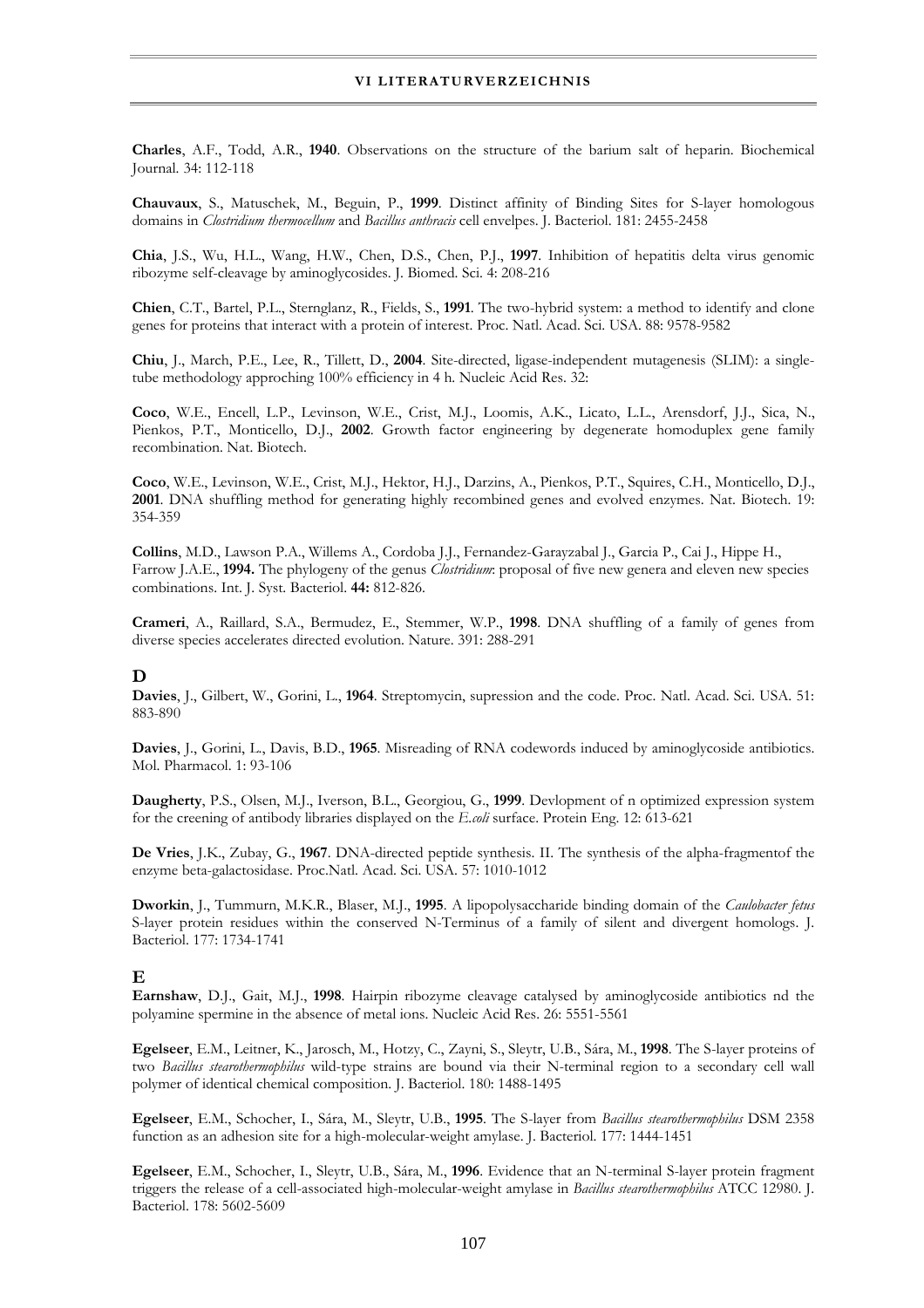**Ehrenberg**, L., Feorcsak, I., Solymosy, F., **1994**. Diethylpyrocarbonate in nucleic acid research. Prog. Nucl. Acid Res. Mol. Biol. 16: 189-262

**Emory**, S.A., Bouvet, P., Belasco, J.G., **1994**. A 5' terminal stem loop structure can stabilze mRNA in *Escherichia coli* . Genes Dev. 6: 135-48

**Engelhardt**, H., Peters, J., **1998**. Structural research on surface layer: A focus on stability, surface layer homology domains, and surface-layer-cell wall interaction. J. Structural Biol. 124: 276-302

**Erdmann**, V.A., Stiege, W., Henze, P.P., Ulbrich, N., **1989**. Tharmacological interventions on central cholinergic mechanismus in senile dementia. W. Zuckschwerdt Verlag, München, 45-54

#### **F**

**Fields**, S., Song, O., **1989**. A novel genetic system to detect protein-protein interaction. Nature. 340: 245-246

**Figueiredo**, P., Roberts, R.L., Nester, E.W., **2004**. DARTs: A DNA-based *in vitro* polypetide display technology. Proteomics. 4: 3128-3140

**Freedman**, M.D., **1992**. Pharmacodynamics, clinical indications, and adverse effects of heparin. J Clin Pharmacol. 32: 584-596

**Frey**, B., Suppmann, B, **1995**. Demonstration of the Expand PCR system's greater fidelity and higher yields with a *lacI*-based PCR fidelity assay. Biochem. Inf. 2:34-35

**Fukuda**, M., Bothner, B., Ramsamooj, P., Dell, A., Tiller, P.R., Varki, A., Klock, J.C., **1985**. Structures of sialylated fucosyl polylactosaminoglycans isolated from chronic myelogenous leukemia cells. J.Biol. Chem. 260: 12957-1297

### **G**

**Gates**, C.M., Stemmer, W.P.C., Kaptein, R., Schatz P.J. **1996.** Affinity selectve isolation of ligands from peptide libraries through display on a lac repressor "headpiece dimer". J. Mol. Biol. 255: 373-386

**Gerusk**, G.M., Corey, M.J., Corey, E., Stray, J.E., Kawasaki, G.H., Vesella, R.L., **1997**. High-affinity peptide ligands to prostate specific antigen identified by polysome selection. Biochem. Biophys. Res. Commun. 232: 578- 582

**Gold**, L.M., Schweiger M., **1969**. Synthesis of phage-specific α− and β− glucosyl transferase directed by T-even DNA *in vitro*. Proc. Natl. Acad. Sci. USA. 62: 892-898

**Gorini**, L., **1974**. Streptmycin and misreading of the genetic code. In: Nomura M, Tissieres A, Lengyel P, eds. Ribosomes. Cold Spring Harbor , New York: Cold Spring Harbor aboratory Press.pp 791-804

**Greener**, A, Callahan, M., **1994**. XL1-Red: a highly efficient random mutagenesis strain. Strategies (Stratagene). 7: 32-34

**Greorgiou**, G., Poetschke, H.L., Stathopoulos, C., Francisco, J.A., **1993**. Practical application of engineering gram-negative bacterial cell surface. Trends Biotech. 11: 6-10

### **H**

**Hajnsdorf**, E., Braun, F., Haugel-Nielsen, J., Le Derout J., Regnier, P., **1996**. Multiple degradation pathways of the rpsO mRNA of *E.coli*. Rnase E interacts with the 5' and 3' extremities of the primary transcript. Biochimie. 78: 416-424

**Hanahan**, D., **1983**.Studies on transformation of *Escherichia coli* with plasmids. J. Mol. Biol. 166: 1-19

**Hanes**, J., Plückthun, A., **1997**. In vitro selection and evolution of functional proteins by using ribosome display. Proc.Natl. Acad. Sci. USA. 94: 4937

**Hanes**, J., Jermutus, L., Weber-Bornhauser, S., Bosshard, H.R., Plückthun, A., **1998**. Ribosome display efficiently selects and evolves high-affinity antibodies in vitro from immune libraries. Proc.Natl.Acad. Sci.USA. 95: 14130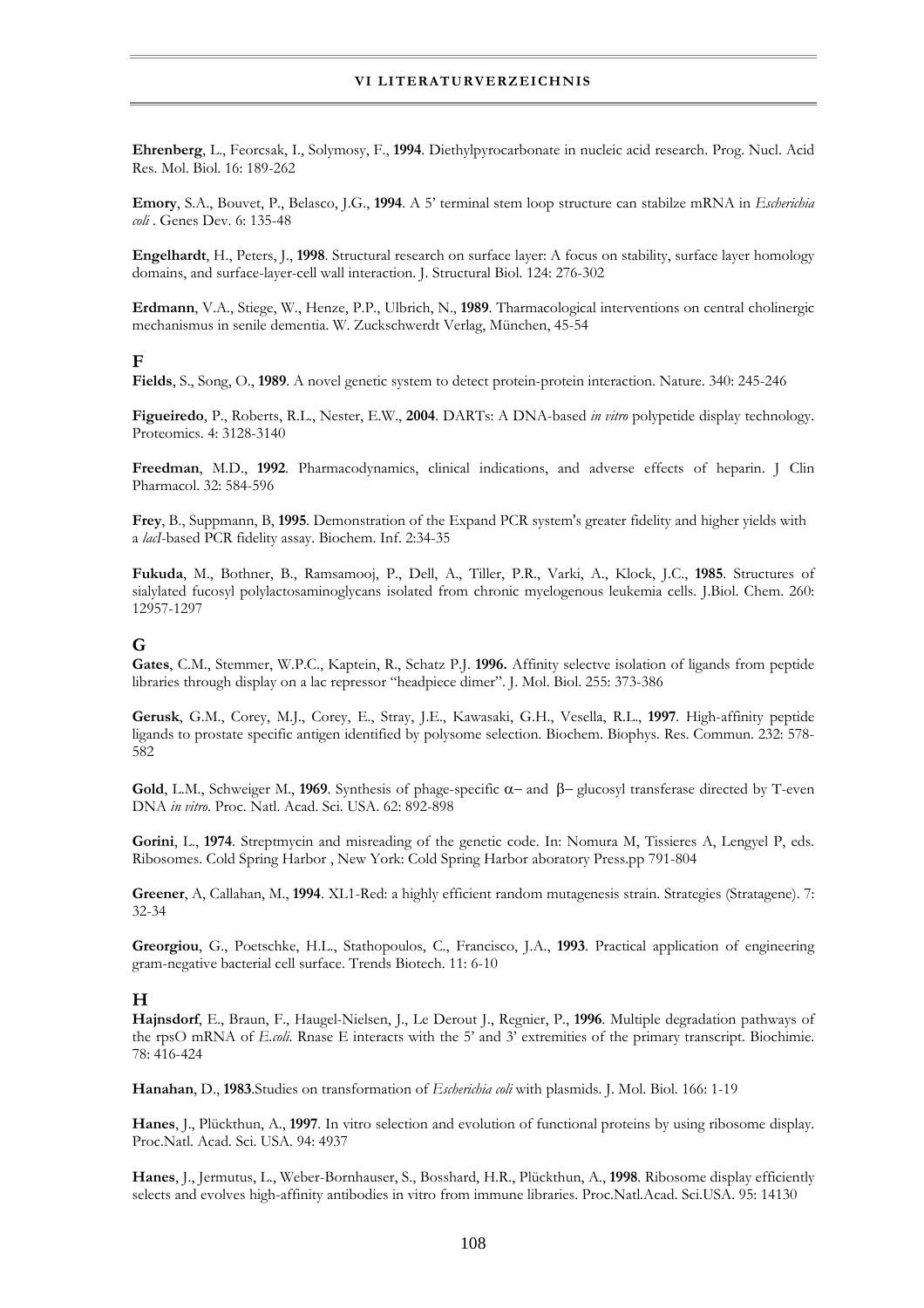**Hara**, H., Ymamoto, Y., Higashitana, A., Suzuki, H., Nishimura, Y., **1991**. Cloning, mapping, and characterization of the *Escherichia coli* prc gene, which is involved in C-terminal processing of penicillin-binding protein 3. J.Bacteriol. 173: 4799

**Harrop**, H.A., Coombe, D.R., Rider, C.C., **1994**. Heparin specifically inhibits binding of V3 loop antibodies to HIV-1 gp120, an effect potentiated by CD4 binding. AIDS. 8: 183-192

**He**, M., Taussig, M.J., **1997**. Antibody-ribosome-mRNA (ARM) complexes as efficient selection particles for *in vitro* display and evolution of antibody combining sites. Nucleic Acids Res. 25: 5132-5134

**Herrlich**, P., Schweiger, M., **1974**. DNA- and RNA-directed synthesis *in vitro* of phage enzymes. Methods Enzymol. 30: 654-669

**Hileman**, R.E., Fromm, J.R., Weiler, J.M., Linhardt, R.J., **1998**. Glycosaminoglycan-protein interactions: definition of consensus sites in glycosaminoglycan binding proteins.Bioassay. 20: 156-167

**Hileman**, R.E., Jennings, R.N., Linhardt, R.J., **1998**. Thermodynamic analysis of the heparin interaction with a basic cyclic peptide using isothermal titration calorimetry. Bichemistry. 37: 15231-15237

**Howell**, W.H., **1928**.The purification of Heparin and its chemial and physiological reactions. Bull. Johns Hopkins Hosp. 42: 199

**Huber**, C., Ilk, N., Rünzler, D., Egelseer, E.M., Weigert, S., Sleytr, U.B., Sára, M., **2005**. The three S-layer-like homolgy motifs of the S-layer protein SbpA of *Bacillus sphaericus* CCM 2177 are not sufficient for binding to the pyruvylated secondary cell wall polymer. Mol. Microbiol. 55: 197-205

#### **I**

**Ilk**, N., Kosma, P., Puchberger, M., Egelseer, E.M., Mayer, H.F., Sleytr, U.B., Sára, M., **1999**. Structural and functional analyses of the secondary cell wall polymer of *Bacillus sphaericus* CCN 2177 that serves as an S-layerspecific anchor. J. Bacteriol. 181: 7643-7646

#### **J**

**Jermutus**, L., Honegger, A., Schwesinger, F., Hanes, J., Plückthun, A., **2000**. Tailoring *in vitro* evolution for protein affinity or stability. Proc. Natl. Acad. Sci. USA. 98: 75-80

**Jorpes**, E., Berstrom, Z., **1936**. 244: 253-256

#### **K**

**Kassam**, G., Manro, A., Braat, C.E., Louie, P., Fitzpatrick, S.L., Waisman, D.M., **1997**. Characterization of the heparin binding properties of annexin II tetramer. J.Biol. Chem. 272: 15093-15100

**Keiler**, K.C., Waller, P.R.H., Sauer, R.T., **1996**. Role of a peptide tagging system in degradation of proteins synthesized from damaged messenger RNA. Science. 271: 990-993

**Kieke**, M.C., Cho, B.K., Boder, E.T., Kranz, D.M., Wittrup, K.D. **1997**. Isolation of anti-T cell receptor scFv mutants by yeast surface display. Protein Eng. 19: 1303-1310

**Koenig**, A., Norgard-Sumnicht, K., Linhardt, R.J., Varki, A., **1998**. Differential interactions of heparin and heparan sulfate glycosaminoglycans with the selectins. Implications for the use of unfractionated and low molecular weight heparins as therapeutic agents.J.Clin.Invest. 101 877-889

**Kolkman** J.A., Stemmer, W.P.C., **2001**. Directed evolution of proteins by exon shuffling. Nat. Biotech. 19: 423- 428

**Komine**, Y., Kitabatake, M., Yokogawa, T., Nishikawa, K., Inokuchi, H., **1994**. A tRNA-like structure is present in 10Sa RNA, a small stable RNA from *Escherichia coli*. Proc. Natl. Acad. Sci USA. 91: 9223-9227

**Kotiranta**, A., Haapasalo, M., Kari, K., Kerosuo, E., Olsen, I., Sorsa, T., Meurman, J.H., Lounatmaa, K., **1998**. Surface structure, hydophobicity, phagocytosis, and adherence to matrix proteins of *Bacillus cereus* cells with and without the crystalline surface protein layer. Infection and Immunity. 66: 4895-4902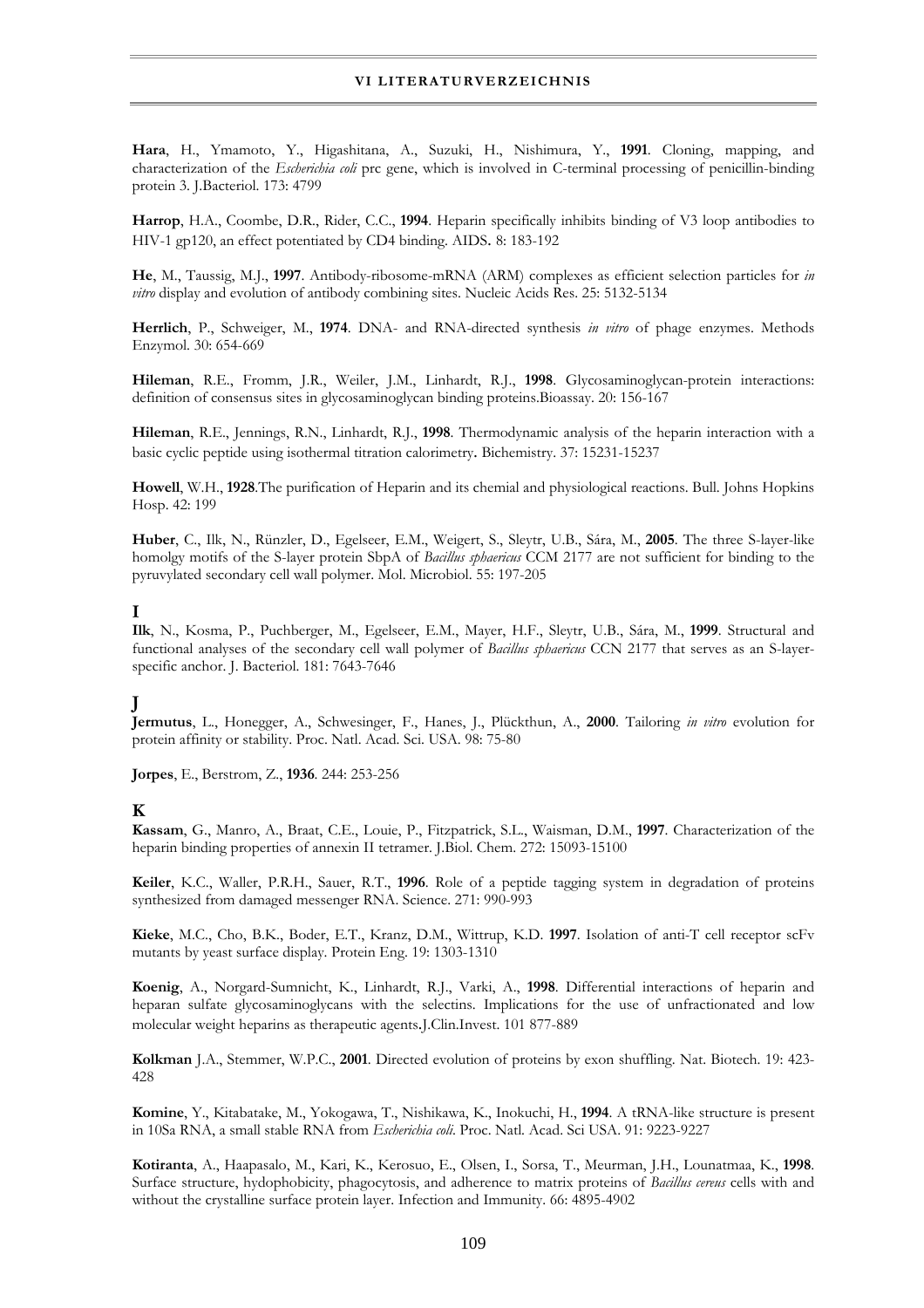#### **L**

**Laemmeli**, U.K., **1970**. Cleavage of structural proteins during the assembly of the head of bacteriophage T4. Nature. 277: 680-685

**Lamla**, T., **2002**. *In vitro* Selektion streptavidinbindender Peptide. Dissertation, FU Berlin

**Lamla**, T., Erdmann, V.A., **2002**. Improved batch translation system based on *E.coli* extract. Cell-free translation systems, pp. 23-39. Springer Verlag, ISBN 3-540-42050-9

**Lecher**, J., Sumper, M., **1987**. The primary structure of a procaryotic glycoprotein. J. Biol. Chem. 262: 9724-9729

**Leigh**, J.A., Wolfe R.S., **1983**. *Acetogenium kivui* gen. nov., sp. nov., a thermophilic acetogenic bacterium. Int. J. Syst. Bacteriol. 33: 886.

**Leung**, D.W., Chen, E., Goeddel D.V., **1989**. A method for random mutagenesis of a defined DNA segment using a modified polymerase chain reaction. Technique 1:11-15

**Lindhorst**, T.K., **2000**. Struktur und Funktion von Kohlenhydraten. Chemie in unserer Zeit 34: 38-52

**Lorimer**, I.A.J., Pastan, I., **1995**. Random recombination of antibody single chain Fv sequences after fragmentation with DNasel in the presence of Mn2+. Nucleic Acid Res. 23: 3067-3068

**Lupas**, A., Engelhardt, H., Peters, J., Santarius, U., Volker, S., Baumeister, W., **1994**. Domain structure of the *Acetogenium kivui* surface layer revealed by electron crystallography and sequence analysis. J. Bacteriol. 176: 1224- 1233

**Lutz**, S., Ostermeier, M., Benkovic, S., **2001**. Rapid generation of incremental trunction libraries for protein engineering using α−phosphothioate nucleotides. Nucleic Acid Res. 29: 1-7

**Lutz**, S., Ostermeier, M., Moore, G.L., Maranas, C.D., Benkovic, S.J., **2001**. Creating multiple-crossover DNA libraries independent of sequence identity. PNAS. 98: 11248-11253

**Lyon**, M., Deakin, J.A., Gallagher, J.T., **1994**. Liver heparan sulfate structure. A novel molecular design.J.Biol.Chem. 269: 11208

#### **M**

**Mader**, C., Huber, C., Moll, D., Sleytr, U.B., Sára, M., **2004**. Interaction of the crystaline bacterial cell surface layer protein SbsB and the secondary cell wall polymer of *Geobacillus stearothermophilus* PV72 assessed by real-time surface plasmon resonance biosensor technology. J.Bacteriol. 186: 1758-1768

**Makeyev**, E.V., Kolb, V.A., Spirin, A.S., **1996**. Enzymatic activity of the ribosome-bound nascent plypeptide.FEBS Lett. 378: 166-170

**Malkin**, L.I., Rich, A., **1967**. Partial resistance of nascent polypeptide chains to proteolytic digestion due to ribosomal shielding. J. Mol. Biol. 26: 329

**Mandel**, M., Higa, A., **1970**. Calcium-dependent bacteriophage DNA infection. J.Mol. Biol. 53: 154

**Martinez**, M.A., Pezo, V., Marliere, P., Wan-Hobson, S., **1996**. Explorig the functional robustness of an enzyme by in vitro evolution. EMBO J. 15: 1203-1210

**Mattheakies**, L.C. Bhatt, R.R., Dower, W.J., **1994**. An *in vitro* polysome display sytem for identifiying ligands from very large peptide libraries. Proc. Natl. Acad. Sci. USA. 91: 9022-9026

**Mattheakis**, L.C., Dias, J.M., Dower, W.J., **1996**. Cell-free synthesis of peptide libraries displaed on polysomes. Methods Enymol.: 267: 195-207

**Matsuura**, T., Miyai, K., Trakulnaleamsai, S., Yomo, T., Shima, Y., Miki, S., Yamamoto, K., Urabe, I., **1999**. Evolutionary molecular engineering by random elongation mutagenesis. Nat. Biotech. 17: 58-61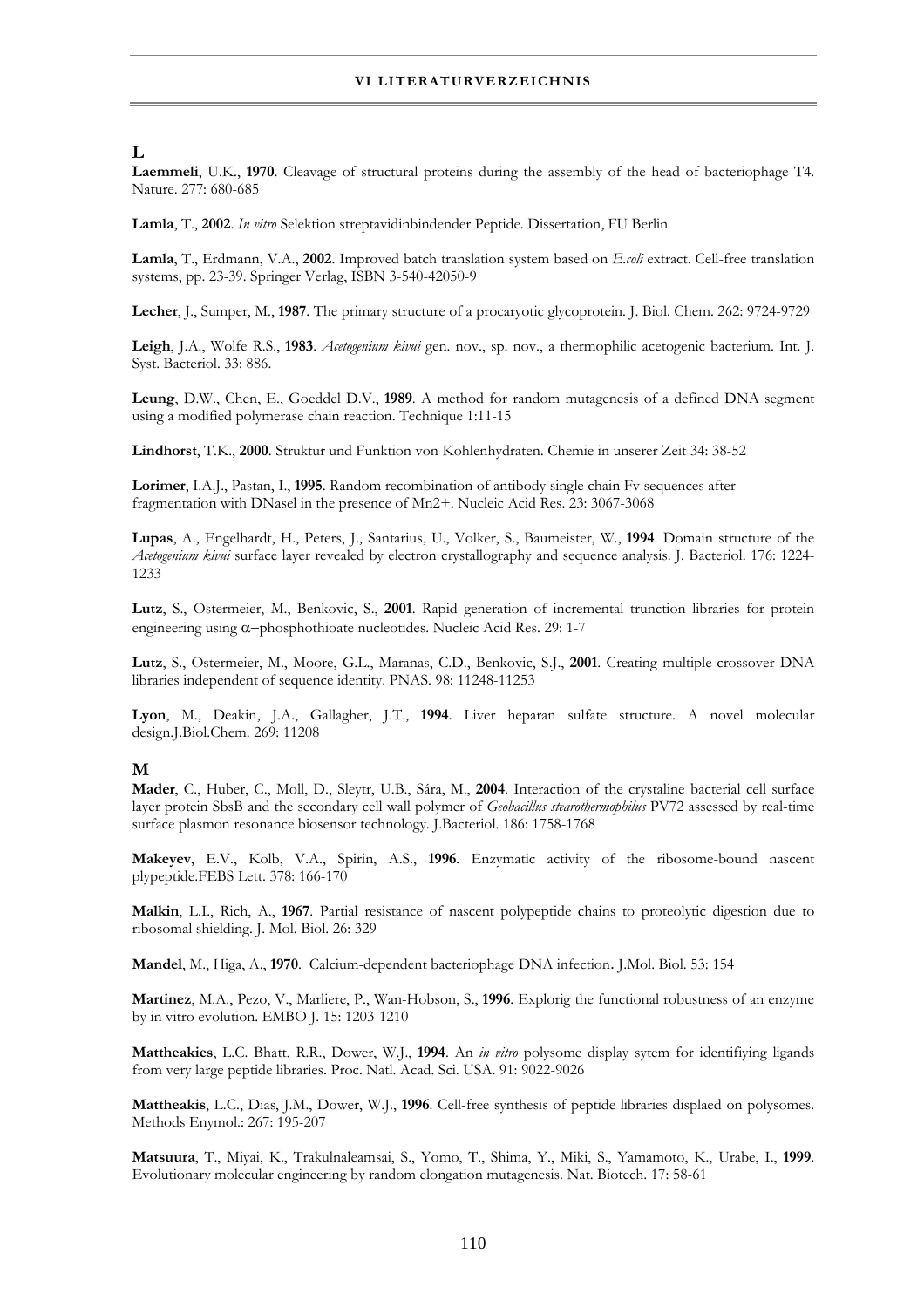**Meyer**, A., Neide, E., **1904.** *In*: Neide E.: Botanische Beschreibung einiger sporenbildenden Bakterien. Zentralblatt für Bakteriologie, Parasitenkunde, Infektionskrankheiten und Hygiene. Abteilung II. 12: 337-352.]

**Merk**, H., Stiege, W., Tsumot, K., Kumagai, I., Erdmann, V.A., **1999**. Cell-free expression of two single-chain monoclonal antibodies against lysozyme: Effect of domain arrangement on the expression. J. Biochem. 125: 328- 333

**Mesnage**, S., Fontaine, T., Mignot, T., Delepierre, M., Mock, M., Fouet, A., **2000**. Bacterial SLH domain proteins are non-covalently anchored to the cell surface via a conserved mechanism involving wall polysaccharide pyruvylation. EMBO Journal. 19: 4473-4484

**Mikkelsen**, N.E., Brannvall, M., Virtanen, A., Kirsebom, L.A., **1999**. Inhibition of RNase P RNA cleavage by aminoglycoside. Proc. Natl. Acad. Sci. USA. 96: 6155-6160

**Miyazaki**, K., **2002**. Random DNA fragmentation with endonuclease V: application to DNA shuffling. Nucleic Acids Res. 30: e139

**Moazed**, D., Noller, H.F., **1987**. Interaction of antibiotics with functional sites in 16 S ribosomal RNA. Nature. 327: 389-394

**Mullis**, K.B., Faloona, F.A., **1987**. Specific synthesis of DNA *in vitro* via a polymerase-catalysed chain reaction. Methods Enzymol. 155: 335-350

**Murakami**, H., Hohsaka, T., Sisido, M., **2002**. Random inseration and deletion of arbitrary number of bases for codon-based random mutation of DNAs. Nat. Biotech. 20: 76-81

### **N**

**Nazina**, T.N., Tourova, T.P., Poltaraus, A.B., Novikova, E.V., Grigoryan, A.A., Ivanova, A.E., Lysenko, A.M., Petrunyaka, V.V., Osipov, G.A., Belyaev, S.S., Ivanov, M.V., **2001.** Taxonomic study of aerobic thermophilic bacilli: descriptions of *Geobacillus subterraneus* gen. nov., sp. nov. and *Geobacillus uzenensis* sp. nov. from petroleum reservoirs and transfer of *Bacillus stearothermophilus*, *Bacillus thermocatenulatus*, *Bacillus thermoleovorans*, *Bacillus kaustophilus*, *Bacillus thermoglucosidasius* and *Bacillus thermodenitrificans* to *Geobacillus* as the new combinations *G*. *stearothermophilus*, *G*. *thermocatenulatus*, *G*. *thermoleovorans*, *G*. *kaustophilus*, *G*. *thermoglucosidasius* and *G*. *thermodenitrificans*. Int. J. Syst. Evol. Microbiol. 51: 433-446

**Nelson**, R.M., Cecconi, O., Roberts, W.G., Aruffo, A., Linhardt, R.J., Bevilacqua, M.P., **1993**. Heparin oligosaccharides bind L- and P-selectin and inhibit acute inflammation. Blood. 82, 3253-3258

**Nemoto,** N., Miyamoto-Sato, E., Husimi, Y., Yanagawa, H., **1997**. *In vitro* virus: bonding of mRNA bearing puromycin at the 3'-terminal end to C-terminal end of its encoded protein on the ribosome *in vitro*. FEBS Lett. 414: 405-408

**Nierenberg**, N.W., Matthaei, J.H., **1961**. The dependence of cell-free protein synthesis in *E.coli* on naturally occuring or synthetic polyribonucleotides. Proc.Natl. Acad. Sci.USA. 47: 1588-1602

#### **O**

**Oliphant**, A.R., Nussbaum, A.L., Stuhl, K., **1986**. Cloning of random-sequence oligodeoxynucleotides. Gene. 44: 177-183

**Oshima**, .T., Imahori, K., **1974**. Description of *Thremus thermophilus* (Yoshida and Oshima) comb.nov., a nonspurulating thermophilic bacterium from Japanese thermal spa. Int.J.Syst.Bacteriol. 24: 102-112

**Ostermeier**, M., Nixon, A.E., Shim, J.H., Benkovic, S., **1999**. Combinatorial protein engineering by incremental trunction. Proc. Natl. Acad.Sci. USA. 96: 3562-3567

**Ostermeier**, M., Nixon, A.E., Benkovic, S., **1999**. Incremental Trunction as a strategy in the engineering of novel biocatalysts. Bioorganic&Medicinal Chem. 7: 2139-2144

**Ostermeier**, M., Shim, J.H., Benkovic, S., **1999**. A combinatorial approach to hybrid enzymes independent of DNA homology. Nat. Biotech. 17: 1205-1209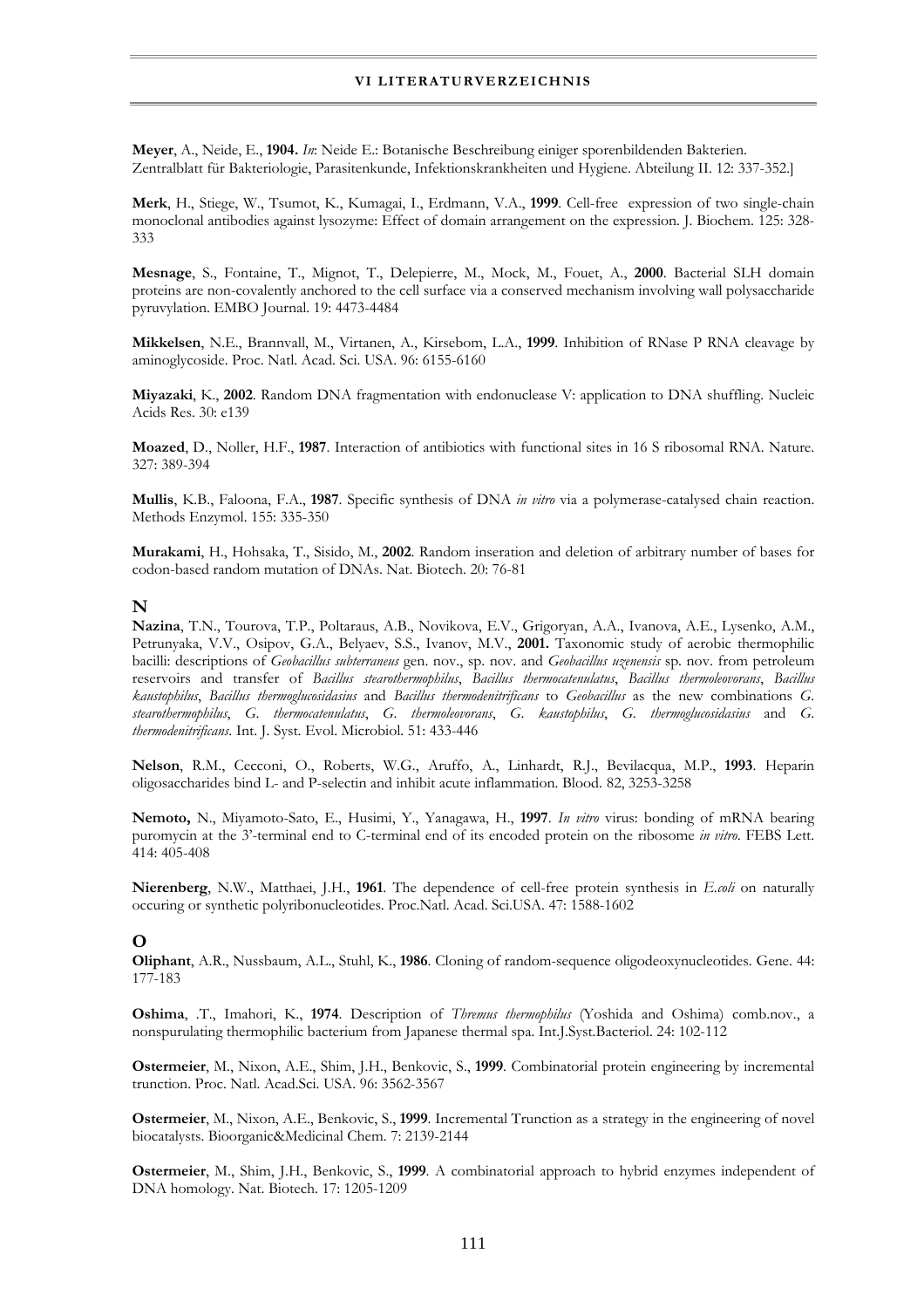### **P**

**Parsell**, D.A., Silber, K.R., Sauer, R.T., **1990**. Carboxy-terminal determinants of intracellular protein degradation.Genes Dev. 4: 277-286

**Pelletier**, J.N., Campell-Valois, F.X., Michnick, S.W., **1998**. Oligomerization domain-directed reassembly of active dihydrofolate reductase from rationally designed fragments. Proc. Natl. Acad. Sci. USA. 95: 12141-12146

**Pesteka**, S., Marshall, R., Nirenberg, M., **1965**. RNA codewords and protein synthesis. Effects of stretomycin on the formation of ribosome-tRNA complexes. Proc. Natl. Acad. Sci. USA. 53: 639-646

**Peyret**, J.L., Bayan, N., Jolift, G., *et al*. **1993**. Characterization of the csp B gene encoding PS 2, an ordered surface layer protein in *Corynebacterium glutamicum*. Mol. Microbiol. 9: 397-409

**Plückthun**, A., Schaffitzel, C., Hanes, J.,Jermutus, L., **2000.** *In vitro* selection and evolution of proteins. Adv. Protein Chem. 55: 367-403

**Pouwels**, P.H., Kolen, C.A.P.M., Boot, H.J., **1997**. S-layer protein genes of Lactobacillus: In BAHL et al. 1997. Molekular biology of S-layer. FEMS Microbiol. Rev. 20: 78-82

### **R**

**Rathore**, D., McCutchan, T.F., Garoczi, D.N., Hernáiz, M.J., LeBrun, L.A., Lang, S.C., Linhardt, R.J., **2001**. Direct measurement of the interactions of glycosaminoglycans and a heparin decasaccharide with the malaria circumsporozoite protein. 40: 11518-11524

**Ray**, B.K., Apirion, D., **1979**. Characterization of 10S RNA: a new stable RNA molecule from *E.coli*. Mol. Gen. Genet. 174: 25-32

**Rider**, C.C., Coombe, D.R., Harrop, H.A., Hounsell, E.F., Bauer, C., Feeney, J., Mulloy, B., Mahmood, N., Hay, A., Parish, C.R., **1994**. Anti-HIV-1 activity of chemically modified heparins: correlation between binding to the V3 loop of gp120 and inhibition of cellular HIV-1 infection in vitro. Biochemistry. 33: 6974-6980

**Ries**, W., Hotzy, C., Schocher, I., Sleytr, U.B., Sára, M., **1997**. Evidence that the N-terminal part from *Bacillus stearothermophilus* PV72/p2 recognizes a secondary cell wall polymer. J. Bacteriol. 179: 3892-3898

**Roberts**, R.W., Szostak, J.W., **1997**. RNA-peptide fusions for the *in vitro* selection of peptides and proteins. Proc. Natl. Acad. Sci. USA. 94: 12297-12302

**Roche**, E.D., Sauer, R.T., **1999**. SsrA-mediated peptide tagging caused by rare codons and tRNA scarcity. EMBO J. 18: 4579-4589

**Roger**, ., Chang, A.H., von Ahsen, U., Schroeder, R., Davies, J., **1996**. Inhibition of self-cleavage reaction of the human hepatitis delta virus ribozyme by antibiotics. J.Mol. Biol. 259: 916-925

### **S**

SANGER, F., NICKLER, S., COULSEN, A.R., **1977**. DNA Sequencing with chain-terminating inhibitors. Proc. Natl. Acad. Sci. USA. 74: 5463-5467

**Sambrock**, J., Fritsch, E.F., Maniatis, T.,**1989**. Molecular cloning. A laboratory manual. Cold Spring Harbour Laboratory Press, Cold Spring Harbor, NY

**Sára**, M., Egelseer, E.M., Dekitisch, C., Sleytr, U.B., **1998**. Identification of two binding domains, one for peptidoglycan and another for a secondary cell wall polymer, on the N-Terminal part of the S-layer protein SbsB from *Bacillus stearothermophilus* PV72/p2. J.Bacteriol. 180: 6780-6783

**Sára**, M., Sleytr, U.B., **2000**. S-layer proteins. J. Bacteriol. 182: 859-868

**Shapiro**, D.J., **1981**. Quantitative ethanol precipitation of nanogram quantities of DNA and RNA. Anal. Biochem. 10: 229-231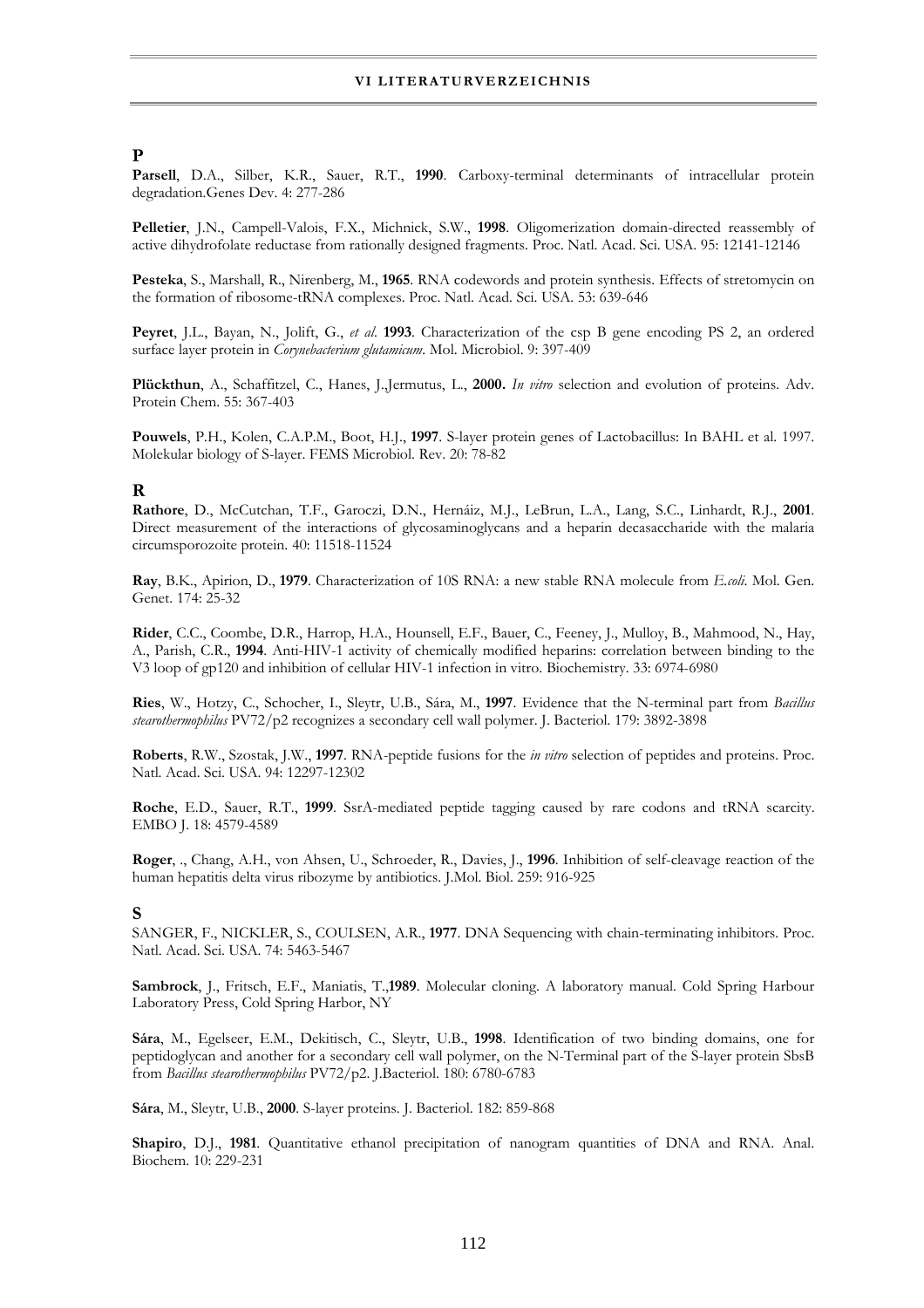**Shine**, J., Dalgarno, L., **1975**. Growth-dependent changes in terminal heterogeneity involving 3'-adenylate of bacterial 16S ribosomal RNA. Nature. 256: 232-233

**Sieber**, V., Martinez, C.A., Arnold, F.H., **2001**. Libraries of hybrid proteins from distantly related sequences. Nat. Biotech. 19: 456-460

**Sillanpää**, J., Martinez, B., Antikainen, J., Toba, T., Kallinen, N., Tankka, S., Lounatmaa, K., Keränen, J., Höök, M., Wikström, B.W., Pouwels, P.H., Korhonen, T., **2000**. Characterization of the collagen binding S-layer protein CbsA of *Lactobacillus crispatus*. J. Bacteriol. 182: 6440-6450

**Sleytr**, U.B., **1997**. Basic and applied S-layer research: an overview. FEMS Microbiol. Rev. 20: 5-12

**Smith**, G.P., **1985**. Filamentous fusion phage: novel expression vectors that display cloned antigens on the viron surface. Science. 228: 1315-1317

**Smith**, W.P., Tai, P.C., Davies, B.D., **1978**. Interaction of secreted nascent chains with surrounding membrane in *Bacillus subtilis*. Proc. Natl. Acad. Sci. USA. 75: 5922

**Smorenburg**, S.M., van Norden, C.J.F., **2001**. The complex effects of heparins on cancer progression and metastasis in experimental studies. Pharmacol. Rev. 53:93-105

**Spickler**, C., Brunelle, M.N., Brakier-Gingras, L., **1997**. Streptomycin binds to the decoding center of 16s ribosomal RNA. J. Mol. Biol. 273: 586-599

**Spillmann**, D., Witt, D., Lindahl, U., **1998**. Defining the interleukin-8-binding domain of heparan sulfate. J.Biol.Chem. 273: 15487-15493

**Stage**, T.K., Hertel, K.J., Uhlenbeck, O.C., **1995**. Inhibition of the hammerhead ribozyme by neomycin. RNA. 1: 95-101

**Stemmer**, W.P.C., **1994 a)**. Rapid evolution of a protein *in vitro* by DNA shuffling. Natur (London) 370: 389-391

**Stemmer**, W.P.C., **1994 b)**. DNA shuffling by random fragmentation and reassembly: *In vitro* recombination for molecular evolution. Proc. Natl. Acad. Sci. USA. 91: 10747-10751

**Stiege**, W., Erdmann, V.A., **1995**. The potential of the *in vitro* protein biosynthesis system. J. Biotech. 41: 81-90

Sumper, M., Berg, E., Mengele, R., *et al.*, **1990**. Primary structure and glycosylation of the S-layer protein of *Haloferax volcanii*. J. Bacteriol. 172: 7111-7118

**Stryer,** L., 1996. Biochemie. Spektrum, Akad. Verlag

#### **T**

**Talke,** A., **2001**. Surface-layer Proteine von Eubacterium acidaminophilum. Diplom, MLU-Halle

**Tuerk,** C., Gold, L., **1990**. Systematic evolution of ligands by exponential enrichment: RNA ligands to bacteriophage T4 DNA polymerase. Science 249: 505-510

**Tsuji**, T., Onimaru, M., Yanagawa, H., **2001**. Random multi-recombinant PCR for the construction of combinatorial protein libraries. Nucleic Acid Res. 29:

#### **V**

**Von Ahsen**, U., Davies, J., Schroeder, R., **1991**. Antibiotic inhibition of group I ribozyme function. Nature. 353: 368-370

**Von Ahsen**, U., Schroeder, R., **1991**. Streptomycin inhibits splicing of group I intronsby competition with guanosine substrate. Ncleic Acid Res. 19: 2261-2265